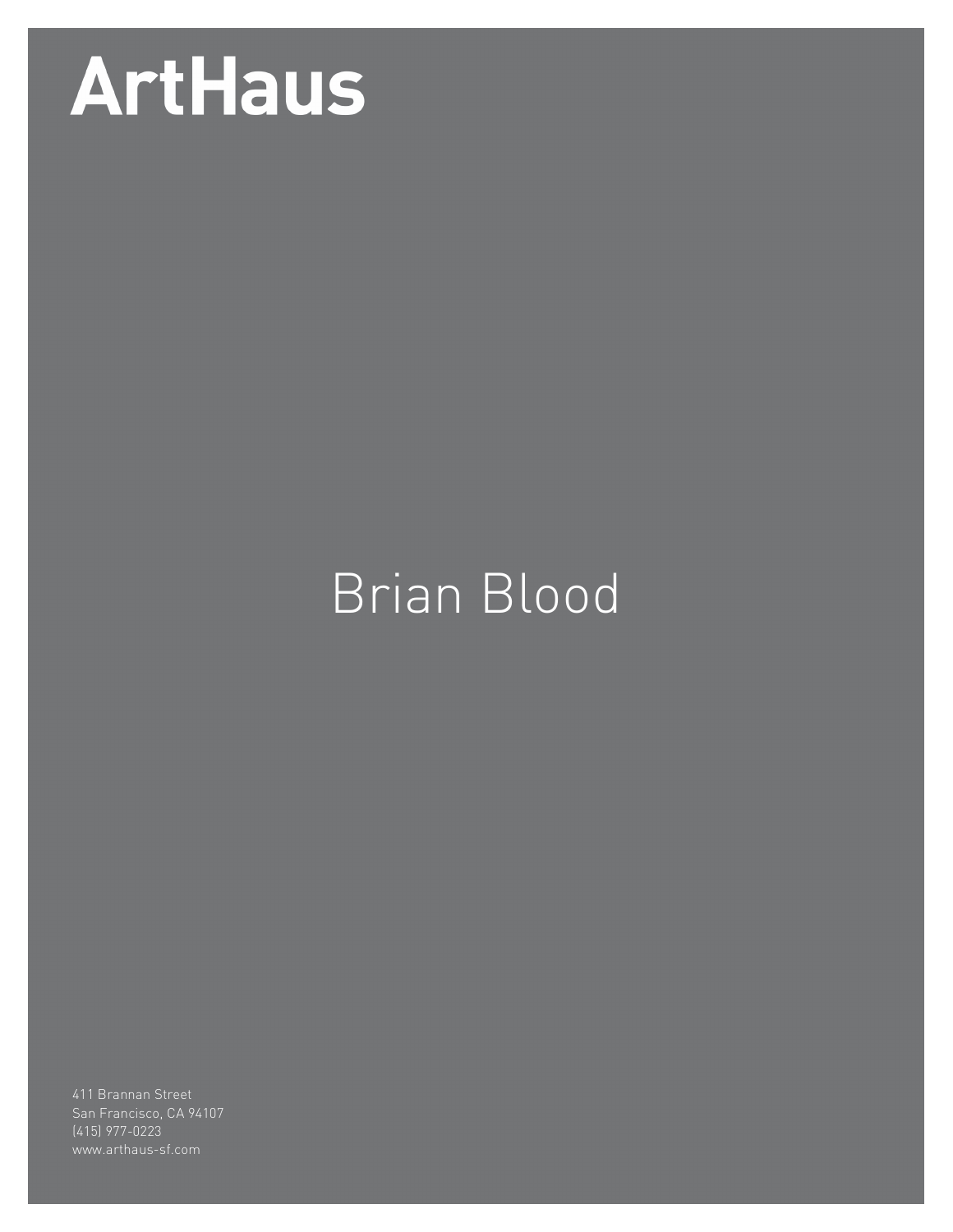## *Brian Blood California Impressionist*

*Brian Blood Brian Blood, a resident of Pebble Beach, California, is widely recognized as one of California's most important plein air impressionist artists.. Although Blood's career was successful, he was frustrated personally and realized he wanted to be a fine-art painter. A leap across the continent to California took him to the Academy of Art University in San Francisco for both undergraduate and graduate studies. Blood and Kersey were both later instructors at the Academy of Art University for 12 years.*

*From the 1990s, Brian Blood has been painting full time as well as conducting landscape painting classes at his alma mater. He also conducts ongoing workshops in his studio, and surrounding areas of Pebble Beach, California.*

*Primarily a plein-air painter, Blood creates hundreds of studies directly from nature, observing the ever changing light of day. He then takes his studies and supporting reference photos back to one of his two studios, either in San Francisco or Pacific Grove, to paint. He uses these studies as the basis for his larger scale works.*

*Blood has had his work featured in articles in Southwest Art Magazine (May 2002, and March 2005); Art of The West Magazine (March/April 2004); American Artist Magazine (January 2004); Plein Air Magazine (December 2005); and The Central Coast Journal (October 2005); to name a few.*

## *Recent Awards*

*2012 American Art Collector Award of Excellence- 101st California Art Clubs Gold Medal Exhibition*

*2012 Plein Air Magazine Award of Excellence, Carmel Art Festival*

*2010,11 Best Local Artis, Carmel Art Festival*

*2009 Best of Show Award, Fine Art Studio Online Art Competition, October*

*2009 Carmel Art Festival "Best of Show"*

*2008 Carmel Art Festival "People's Choice" & "Artist's Choice" Award*